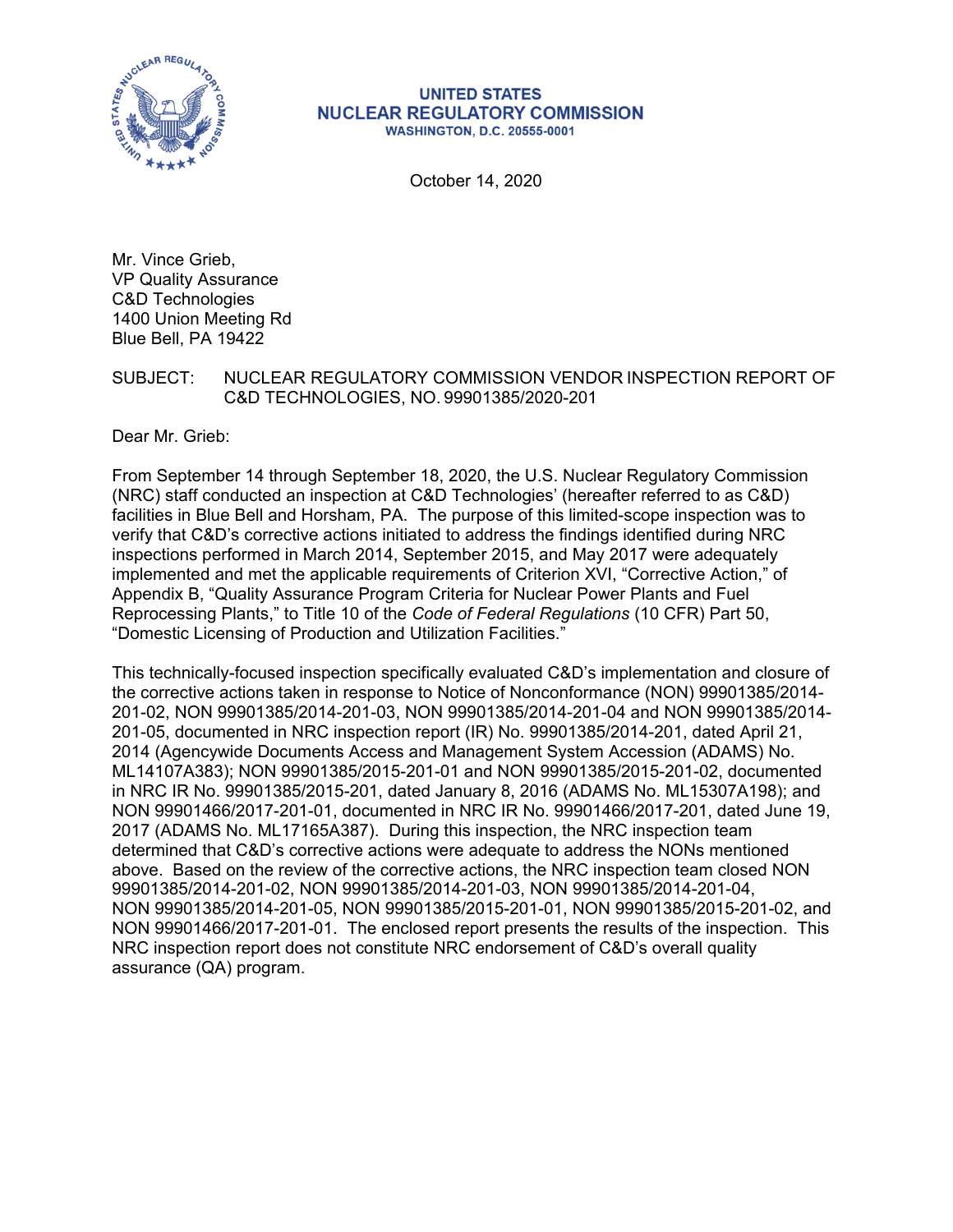In accordance with 10 CFR 2.390, "Public inspections, exemptions, requests for withholding," of the NRC's "Rules of Practice," a copy of this letter and its enclosures will be made available electronically for public inspection in the NRC's Public Document Room and in ADAMS, accessible from the NRC's public web site at http://www.nrc.gov/reading-rm/adams.html.

Sincerely,

Kerri A. Kavanagh, Chief **/RA/**  Quality Assurance and Vendor Inspection Branch Division of Reactor Oversight Office of Nuclear Reactor Regulation

Docket No.: 99901385

EPID No.: I-2020-201-0052

Enclosure: Inspection Report No. 99901385/2020-201 and Attachment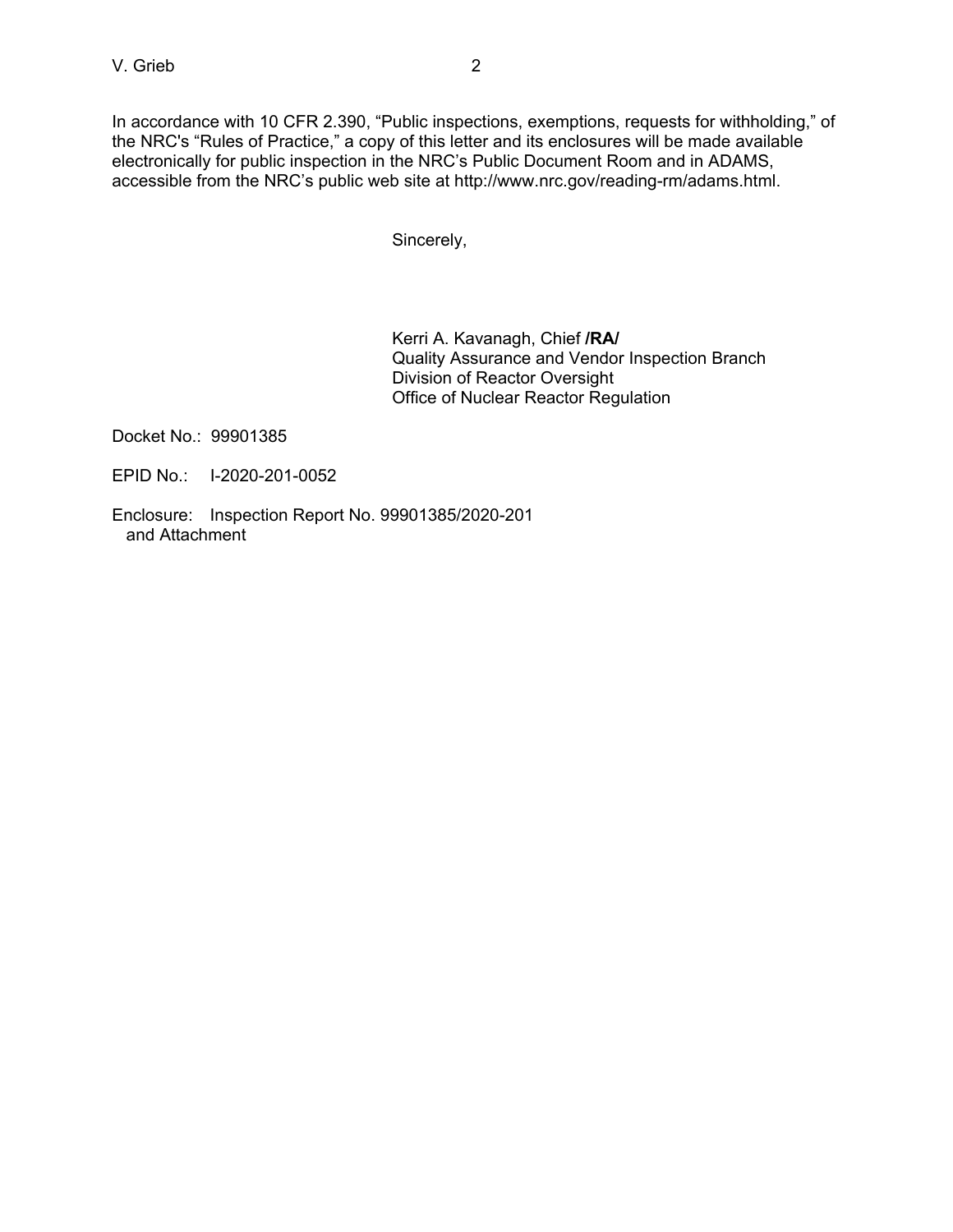### SUBJECT: NUCLEAR REGULATORY COMMISSION VENDOR INSPECTION REPORT OF C&D TECHNOLOGIES, NO. 99901385/2020-201 Dated: October 14, 2020

DISTRIBUTION: ConE\_Resource NRR\_DRO\_IQVB Distribution ASakadales VGrieb@TrojanBattery.com BMalley@cdtechno.com CAdams@cdtechno.com

| <b>ADAMS Accession No.: ML20274A247</b> |                                         |                    | *via email       | NRR-106      |  |
|-----------------------------------------|-----------------------------------------|--------------------|------------------|--------------|--|
|                                         | <b>OFFICE NRR/DRO/IQVB NRR/DRO/IQVB</b> |                    | INRR/DRO/IQVB    | NRR/DRO/IQVB |  |
| <b>NAME</b>                             | AKeim*                                  | $\mathsf{DPark}^*$ | UOrtega-Luciano* | KKavanagh*   |  |
| <b>DATE</b>                             | 9/28/2020                               | 9/30/2020          | 10/6/2020        | 10/14/2020   |  |
| <b>OFFICIAL RECORD COPY</b>             |                                         |                    |                  |              |  |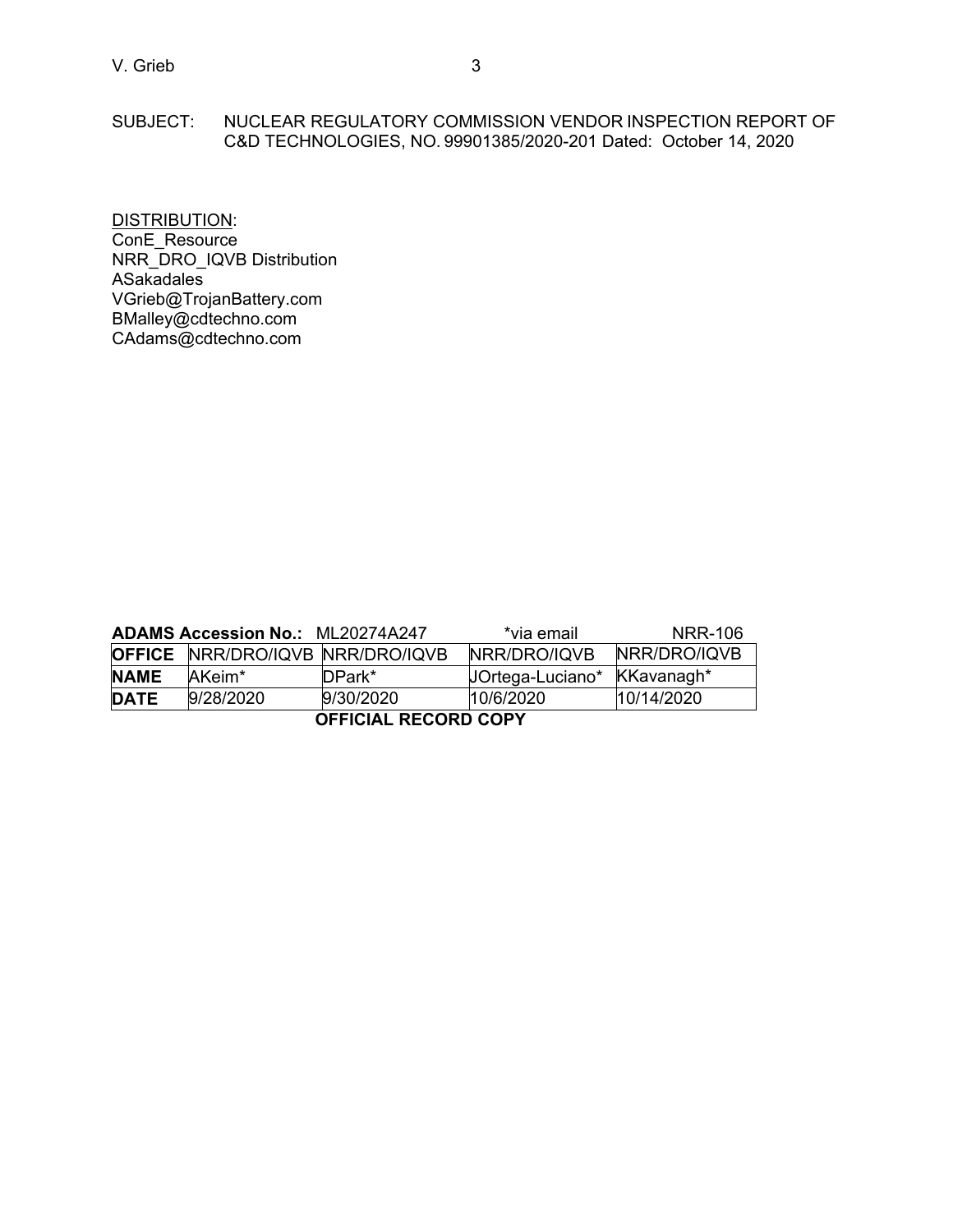### **U.S. NUCLEAR REGULATORY COMMISSION OFFICE OF NUCLEAR REACTOR REGULATION DIVISION OF REACTOR OVERSIGHT VENDOR INSPECTION REPORT**

| Docket No.:                                                                                                             | 99901385                                                                                                                                            |                              |  |
|-------------------------------------------------------------------------------------------------------------------------|-----------------------------------------------------------------------------------------------------------------------------------------------------|------------------------------|--|
| Report No.:                                                                                                             | 99901385/2020-201                                                                                                                                   |                              |  |
| Vendor:                                                                                                                 | <b>C&amp;D Technologies</b><br>1400 Union Meeting Rd<br>Blue Bell, PA 19422                                                                         |                              |  |
| <b>Vendor Contact:</b><br>Mr. Vince Grieb<br><b>Vice President Quality Assurance</b><br>Email: VGrieb@TrojanBattery.com |                                                                                                                                                     |                              |  |
| <b>Nuclear Industry Activity:</b>                                                                                       | C&D provides Class 1E batteries for safety-related applications to<br>U.S. nuclear power plants.                                                    |                              |  |
| <b>Inspection Dates:</b>                                                                                                | September 14 - 18, 2020                                                                                                                             |                              |  |
| <b>Inspection Team Leader</b>                                                                                           | Jonathan Ortega-Luciano                                                                                                                             | NRR/DRO/IQVB                 |  |
| Inspectors:                                                                                                             | Andrea Keim<br>Dong Park                                                                                                                            | NRR/DRO/IQVB<br>NRR/DRO/IQVB |  |
| Approved by:                                                                                                            | Kerri A. Kavanagh, Chief<br>Quality Assurance and Vendor Inspection Branch<br>Division of Reactor Oversight<br>Office of Nuclear Reactor Regulation |                              |  |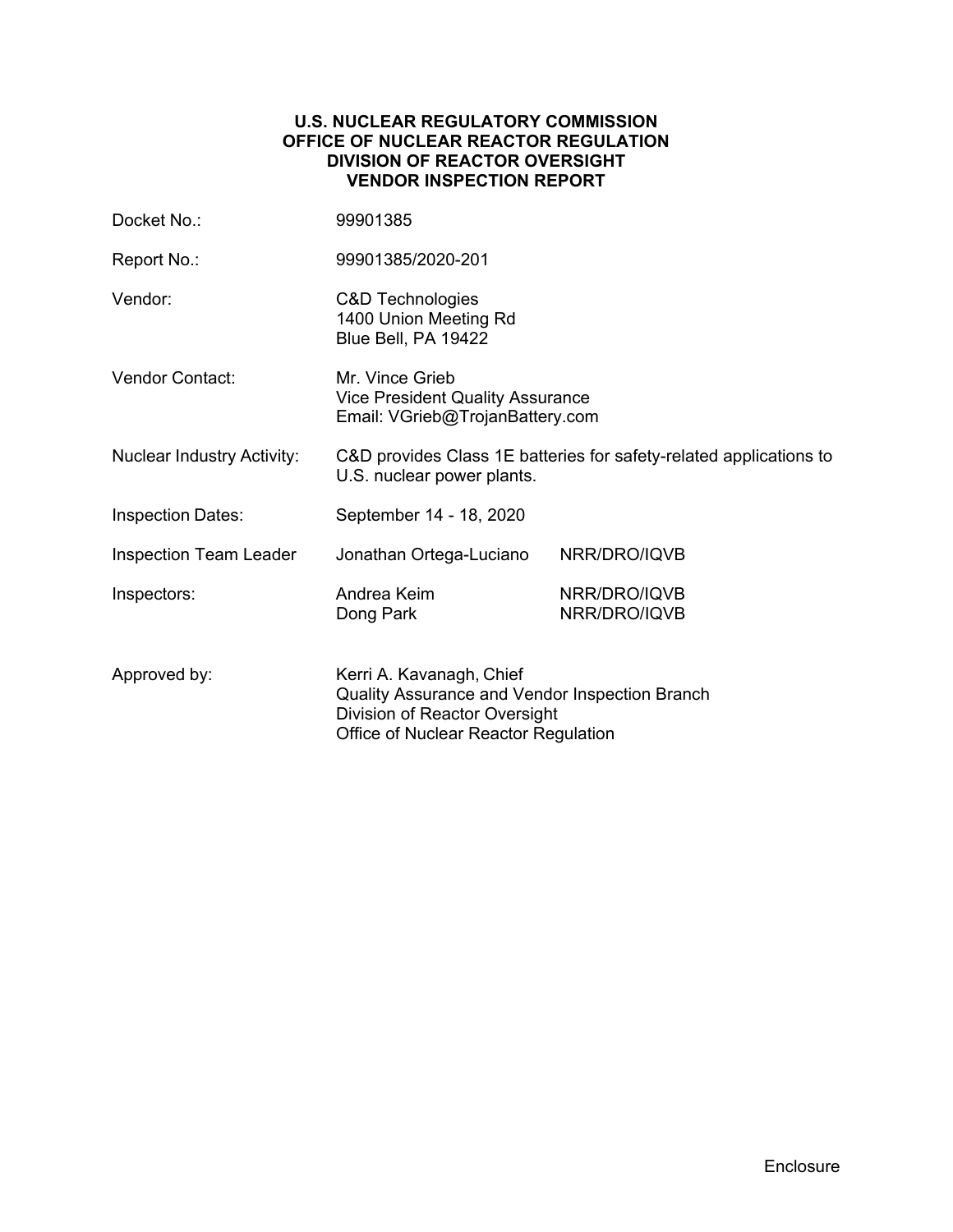## **EXECUTIVE SUMMARY**

#### C&D TECHNOLOGIES 99901385/2020-201

The U.S. Nuclear Regulatory Commission (NRC) staff conducted a vendor inspection at the C&D Technologies' (hereafter referred to as C&D) facilities located in Blue Bell and Horsham, PA, to evaluate C&D's corrective actions initiated to address the findings identified during the NRC inspections performed in March 2014, September 2015, and May 2017 to ensure they were adequately implemented and met the applicable requirements of Criterion XVI, "Corrective Action," of Appendix B, "Quality Assurance Program Criteria for Nuclear Power Plants and Fuel Reprocessing Plants," to Title 10 of the *Code of Federal Regulations* (10 CFR) Part 50, "Domestic Licensing of Production and Utilization Facilities." The NRC inspection team conducted this inspection on September 14 - 18, 2020. This was the fourth NRC inspection of C&D in the last six years.

This technically-focused inspection specifically evaluated C&D's implementation and closure of the corrective actions taken in response to Notice of Nonconformance (NON) 99901385/2014- 201-02, NON 99901385/2014-201-03, NON 99901385/2014-201-04, and NON 99901385/2014-201-05, documented in NRC inspection report (IR) No. 99901385/2014-201, dated April 21, 2014 (Agencywide Documents Access and Management System Accession (ADAMS) No. ML14107A383); NON 99901385/2015-201-01 and NON 99901385/2015-201-02, documented in NRC IR No. 99901385/2015-201, dated January 8, 2016 (ADAMS No. ML15307A198); and NON 99901466/2017-201-01, documented in NRC IR No. 99901466/2017-201, dated June 19, 2017 (ADAMS No. ML17165A387). .

These regulations served as the bases for the NRC inspection:

- Appendix B to 10 CFR Part 50
- 10 CFR Part 21

During the course of this inspection, the NRC inspection team implemented portions of Inspection Procedure (IP) 36100, "Inspection of 10 CFR Part 21 and Programs for Reporting Defects and Noncompliance," dated May 16, 2019; IP 43002, "Routine Inspections of Nuclear Vendors," dated January 27, 2017; and IP 43004, "Inspection of Commercial-Grade Dedication Programs," dated January 27, 2017.

The results of this inspection are summarized below.

## 10 CFR Part 21

The NRC inspection team reviewed C&D's policies and implementing procedures that govern the implementation of its 10 CFR Part 21 program. The NRC inspection team: (1) reviewed the 10 CFR Part 21 postings, (2) reviewed a sample of purchase orders (POs), and (3) verified that C&D's corrective action program provides a link to the 10 CFR Part 21 program. No findings of significance were identified.

#### Corrective Action

The NRC inspection team reviewed C&D's policies and implementing procedures that govern the implementation of its corrective action program to verify compliance with the regulatory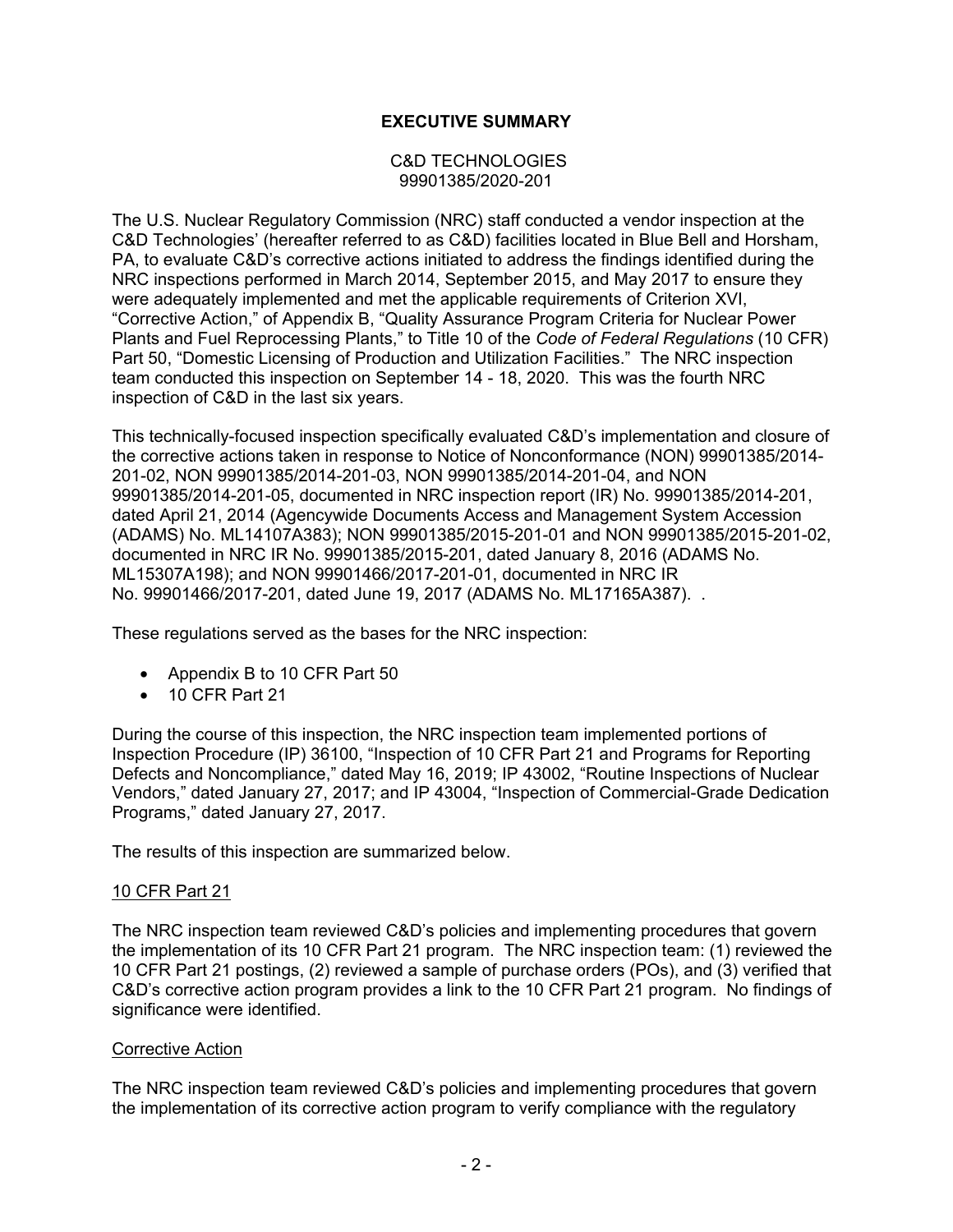requirements of Criterion XVI, "Corrective Action," of Appendix B to 10 CFR Part 50. Specifically, the NRC inspection team reviewed the implementation and closure of the corrective actions taken by C&D in response to NON 99901385/2014-201-02, NON 99901385/2014-201- 03, NON 99901385/2014-201-04, NON 99901385/2014-201-05, NON 99901385/2015-201-01, NON 99901385/2015-201-02, and NON 99901466/2017-201-01. The NRC inspection team reviewed the documentation that provided objective evidence that all the corrective actions were completed and adequately implemented. Based on the review of the corrective actions, the NRC inspection team closed NON 99901385/2014-201-02, NON 99901385/2014-201-03, NON 99901385/2014-201-04, NON 99901385/2014-201-05, NON 99901385/2015-201-01, NON 99901385/2015-201-02, and NON 99901466/2017-201-01.

During a review of recent condition reports (CRs) the NRC inspection team identified a minor issue related to CR 200022. Procedure BB-QOP 8.5.2 "Condition Reporting," requires that for CRs with a significance categorized as 'Level A,' a root cause evaluation be conducted to address the cause and prevent recurrence. The NRC inspection team identified that CR 200022 was categorized as 'Level A' and a root cause evaluation was not performed. It was determined that the reference standard in question was not used to calibrate any data loggers during the period that the standard was affected by an out of tolerance condition. C&D initiated CR 200052 to address this issue. No findings of significance were identified.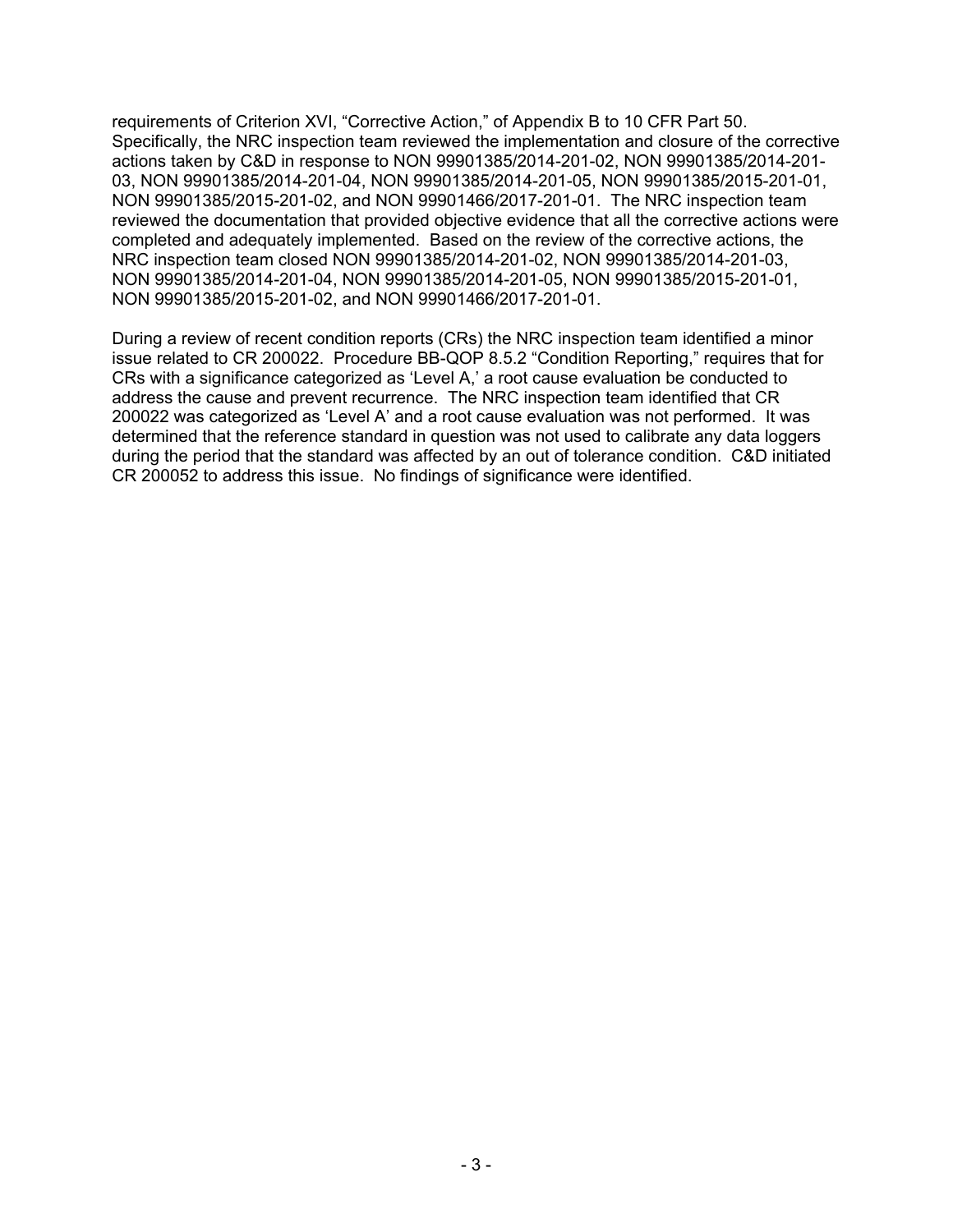## **REPORT DETAILS**

### 1. Corrective Action

### a. Inspection Scope

The Nuclear Regulatory Commission (NRC) inspection team reviewed C&D Technologies' (hereafter referred to as C&D) policies and implementing procedures that govern the implementation of its corrective action program to verify compliance with the regulatory requirements of Criterion XVI, "Corrective Action," of Appendix B, "Quality Assurance Program Criteria for Nuclear Power Plants and Fuel Reprocessing Plants," to Title 10 of the *Code of Federal Regulations* (10 CFR) Part 50, "Domestic Licensing of Production and Utilization Facilities." Specifically, the NRC inspection team reviewed the implementation and closure of the corrective actions taken in response to Notice of Nonconformance (NON) 99901385/2014-201-02, NON 99901385/2014-201-03, NON 99901385/2014-201-04, and NON 99901385/2014-201-05, documented in NRC inspection report (IR) No. 99901385/2014-201, dated April 21, 2014 (Agencywide Documents Access and Management System Accession (ADAMS) No. ML14107A383); NON 99901385/2015-201-01 and NON 99901385/2015-201-02, documented in NRC IR No. 99901385/2015-201, dated January 8, 2016 (ADAMS No. ML15307A198); and NON 99901466/2017-201-01, documented in NRC IR No. 99901466/2017-201, dated June 19, 2017 (ADAMS No. ML17165A387).

The NRC inspection team also discussed the corrective action program with C&D's management and technical staff. The attachment to this inspection report lists the documents reviewed by the NRC inspection team.

## b. Observation and Findings

## b.1 Corrective Action Associated with NON 99901385/2014-201-02

Following the March 2014 inspection of C&D, the NRC issued NON 99901385/2014-201-02 for C&D's failure to provide documentation to show that the LCR-21 batteries on C&D Order No. 2393760 were qualified under the most adverse conditions in accordance with the purchase order (PO) specification, Institute of Electrical and Electronics Engineers (IEEE) standard 535-1979, "Standard for Qualification of Class 1E Lead Storage Batteries for Nuclear Power Generating Stations." Specifically, C&D referenced a previous type testing report to bound battery qualification for this C&D order; however, the referenced qualification report was not performed in accordance with IEEE 535- 1979 with respect to properly aging the batteries to provide assurance that the batteries are capable of performing before, during, and after a seismic event. In its response dated May 21, 2014 (ADAMS No. ML14143A210), C&D stated that it had initiated Corrective Action (CA) No. RS-1037 14-15 to address this issue. The response stated that C&D Engineering completed a review of Qualification Report (QR 207209) and determined that no issues exist which would compromise the seismic qualification of the LCR-21 batteries.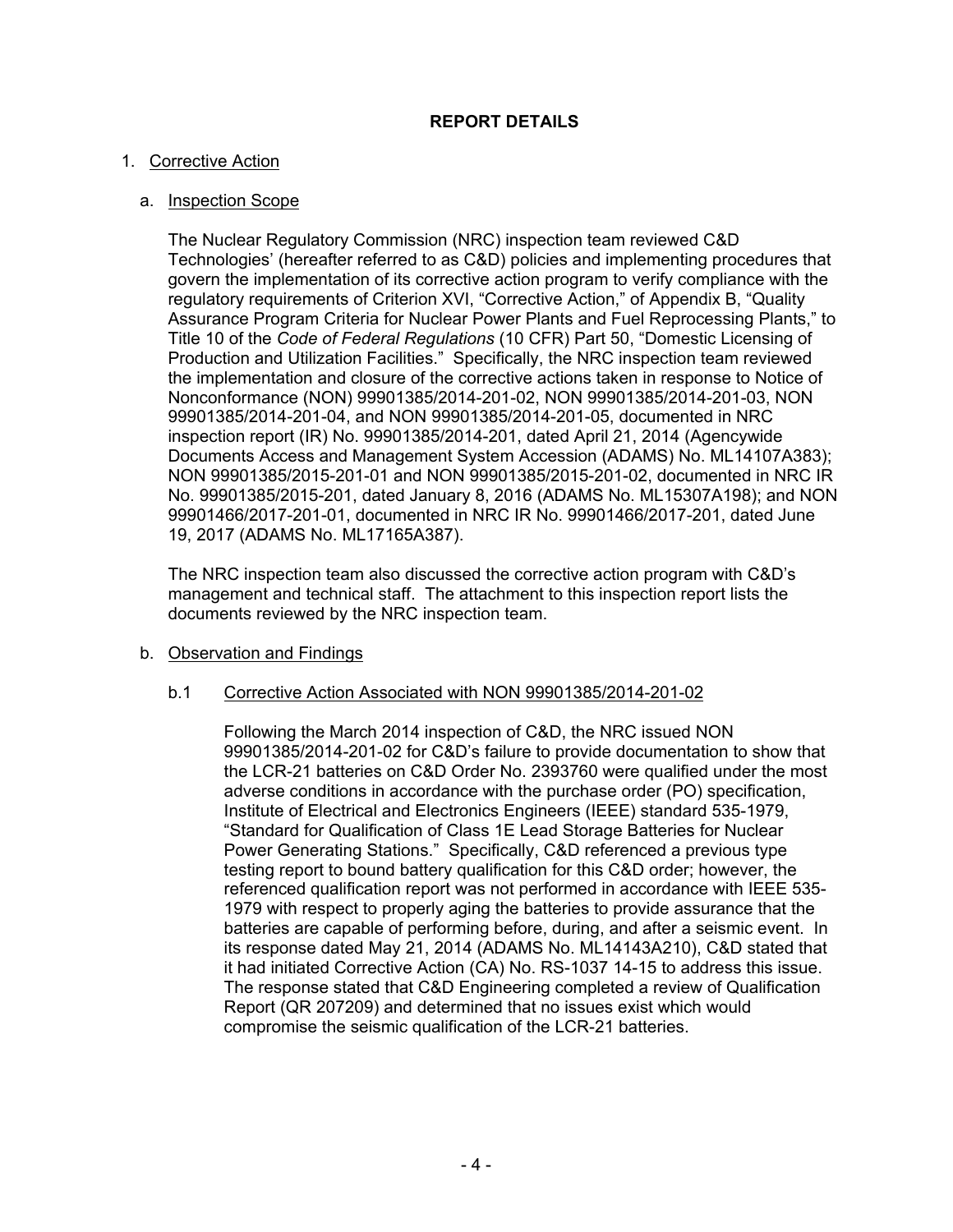The NRC inspection team reviewed the documentation that provided the objective evidence for the completion and implementation of the corrective actions, including the review of QR-1-72042. The NRC inspection team confirmed during an interview with the Senior Director of Product Development that the cross-reference spreadsheet of differences with IEEE revisions, TR-00017 IEEE 1E Code Comparison Worksheet, identified IEEE 535-1979 referencing qualification testing per IEEE 323-1974, "Qualifying Electrical Equipment to the Harsh Environments of Nuclear Power Plants," and seismic testing per IEEE 344-1975, "Recommended Practices for Seismic Qualification of Class 1E Equipment for Nuclear Power Generating Stations," which aligns with the qualification guidelines listed in QR-1-72042. Based on the review of the corrective actions, the NRC inspection team closed NON 99901385/2014- 201-02. No findings of significance were identified.

## b.2 Corrective Action Associated with NON 99901385/2014-201-03

Following the March 2014 inspection of C&D, the NRC issued NON 99901385/2014-201-03 for C&D's failure to take measures to review for suitability that ensures and adequately demonstrates that original type testing performed for K-line batteries envelop customer qualification requirements. Specifically, C&D failed to provide any documentation to show how the differences between the IEEE versions required by PO 00472405 and original K-type testing were evaluated and/or dispositioned with the customer within the qualification report. Also, C&D failed to provide documentation to show that a qualification report existed for PO 00501212, Revision 3, to Exelon (Clinton Power Station). In its response dated May 21, 2014, C&D stated that it had initiated CA No. RS-1037 14-16 to address this issue. The response stated that C&D Engineering developed a formal cross-reference document which bridges the various standard revisions and the original K-type testing with regards to customer requirements. The document shows that the changes to the applicable IEEE standards had no impact on the qualification of the batteries.

The NRC inspection team reviewed the documentation that provided the objective evidence for the completion and implementation of the corrective actions, including review of TR-00017 IEEE 1E Code Comparison Worksheet. The document showed that the changes to the applicable IEEE standards had no impact on the qualification of the batteries. With respect to PO 00501212, the NRC inspection team reviewed IEEE-323 qualification report to verify the batteries supplied via this PO were qualified and bounded to the original type testing document. Based on the review of the corrective actions, the NRC inspection team closed NON 99901385/2014-201-03. No findings of significance were identified.

## b.3 Corrective Action Associated with NON 99901385/2014-201-04

Following the March 2014 inspection of C&D facility, the NRC issued NON 99901385/2014-201-04 for C&D's failure to assure conditions adverse to quality are identified and corrected. In its response dated May 21, 2014, C&D stated that it had initiated CA No. RS-1037 14-17 to address this issue. The response stated that the procedure for customer complaints has been revised to require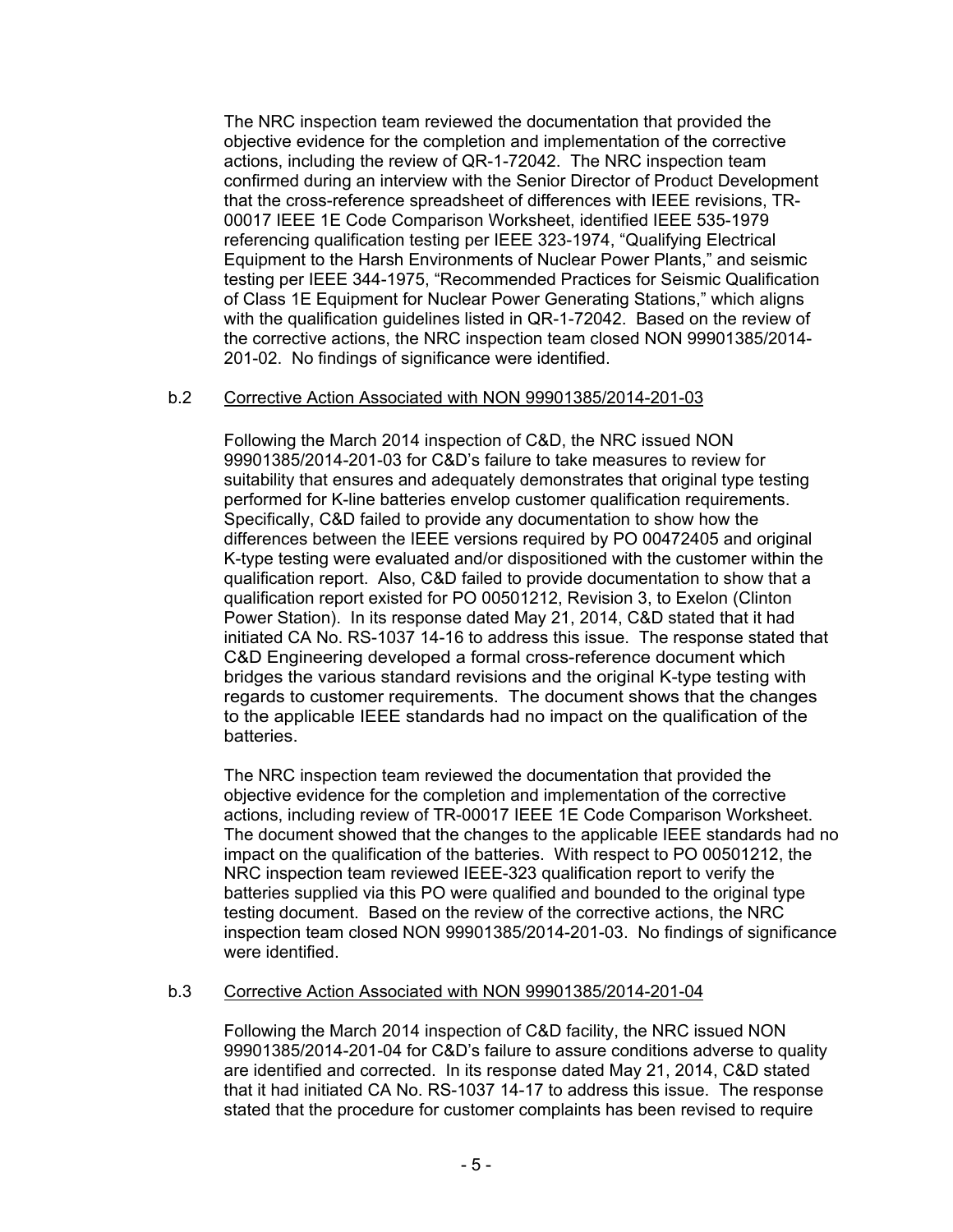all complaints related to nuclear 1E products require evaluations and verification in accordance with C&D's 10 CFR Part 21 procedure.

The NRC inspection team reviewed the documentation that provided the objective evidence for the completion and implementation of the corrective actions, including review of the procedure for customer complaints and condition reporting to verify that it had controls in place for assessing nuclear related complaints for 10 CFR Part 21 applicability. Based on the review of the corrective actions, the NRC inspection team closed NON 99990135/2014-201- 04. No findings of significance were identified.

### b.4 Corrective Action Associated with NON 99901385/2014-201-05

Following the March 2014 inspection of C&D, the NRC issued NON 99901385/2014-201-05 for C&D's failure to review nonconforming items in accordance with documented procedures. Specifically, the NRC inspection team identified four examples related to commercial-grade dedication (CGD) process where nonconforming conditions were not properly entered in to the nonconformance process. In its response dated May 21, 2014, C&D stated that it had initiated CA No. RS-1037 14-18 to address this issue. The response stated that applicable personnel were trained on the requirements for nonconformances and CGD to ensure thorough understanding of procedural requirements. In addition, C&D reviewed all dedications completed since 2009 to identify those which were closed without generating a nonconformance. Any identified nonconformances were reviewed in accordance with C&D's 10 CFR Part 21 process.

The NRC inspection team reviewed the documentation that provided the objective evidence for the completion and implementation of the corrective actions, including the attendance sheet for training, documentation for dedication packages review, and the 10 CFR Part 21 applicability review for those nonconformances identified. Based on the review of the corrective actions, the NRC inspection team closed NON 99901385/2014-201-05. No findings of significance were identified.

## b.5 Corrective Action Associated with NON 99901385/2015-201-01

Following the September 2015 inspection of C&D, the NRC issued NON 99901385/2015-201-01 for C&D's failure to take measures to preclude repetition of significant conditions adverse to quality. Specifically, the NRC inspection team identified three examples: 1) C&D closed a CR without correcting the issue that caused them to fail to initiate the 10 CFR Part 21 process and without performing a root cause evaluation to preclude repetition, 2) C&D performed an extent of condition and identified improperly documented nonconformances, however the condition adverse to quality was not corrected nor were the nonconformances entered into the nonconformance process and, 3) a procedure was not developed to ensure that as applicable IEEE standards are revised the qualification is reviewed and the cross-reference document updated to reflect that review, as proposed to address an issue during the 2014 NRC inspection.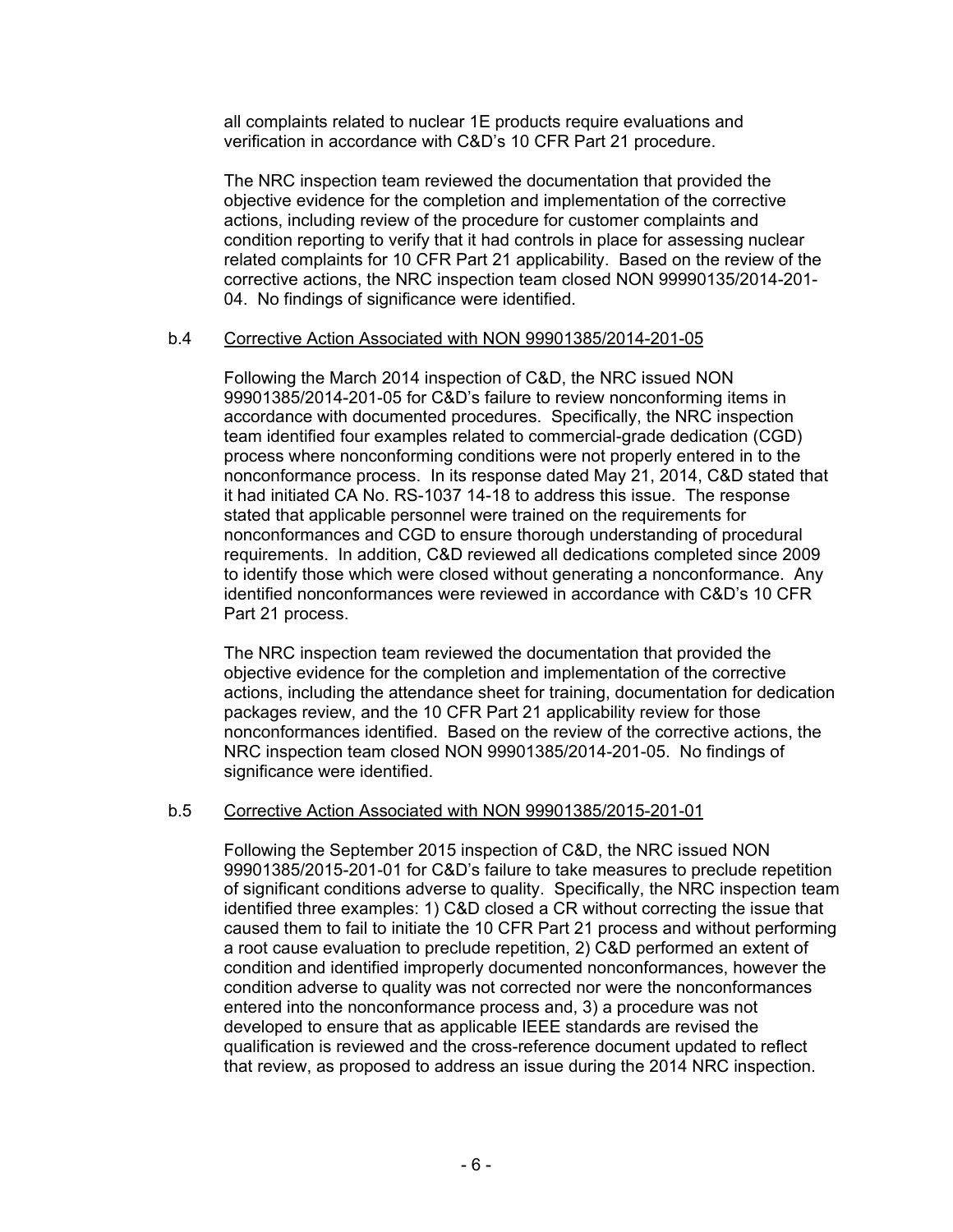In its response dated February 19, 2016 (ADAMS No. ML16054A816), C&D initiated condition report (CR) 16-22 to address this NON. C&D stated that in order to address these issues that changes were made to the customer complaint process and nonconformance program to ensure that all nuclear related product are assessed for applicability to 10 CFR Part 21; redesigned the nonconforming material system in the Attica facility; formed a material review board to review all nonconformances against the 10 CFR Part 21 process; and established periodic performance reviews of nonconforming material conditions and log entries.

The NRC inspection team reviewed the documentation that provided the objective evidence for the completion and implementation of the corrective actions, including the changes made to the customer complaint procedure and verified that it requires all nuclear related complaints be reviewed for applicability to initiate the C&D 10 CFR Part 21 process. Also, the NRC inspection team reviewed the process for nonconformances and had discussions with C&D management on the process and the function of the materials review board. Furthermore, the NRC inspection team reviewed a sample of the qualification reports and the procedure developed to document the cross-reference for testing and IEEE specifications. Based on the review of the corrective actions, the NRC inspection team closed NON 99901385/2015-201-01.

To verify effectiveness of the corrective action the NRC inspection team selected a sample of eight CRs reports from 2017 through 2020 to ensure that technical deficiencies have been appropriately evaluated, dispositioned, and reported to customers, as applicable. During the review, the NRC inspection team noted that CR 200022 was categorize with a Significance Level A, for a reference voltage standard EDC #2, which was found out of tolerance when calibrated on December 2018 and an out of tolerance evaluation was not performed for this EDC #2.

C&D's Quality Assurance (QA) manual states that the corrective action procedure provides requirements for determining the causes of nonconformities including the root cause evaluation of significant conditions adverse to quality. Procedure BB-QOP 8.5.2, "Condition Reporting," (previously called "Corrective Action") step 6.1.3 states, "If the issue is Significance (Level A), determine actions required to address the root causes of the condition and actions to prevent recurrence." It was determined that EDC #2 was not used to calibrate any data loggers during the period that the standard was affected by the out of tolerance condition, therefore no items were delivered to licensees that may have been affected by the out of tolerance condition.

Based on the objective evidence evaluated and that no items were delivered to licensee that could create a situation that the batteries would not be able to perform their intended safety function, the failure to comply with the requirements of procedure BB-QOP 8.5.2 for CR 200022 was considered a minor issue by the NRC inspection team. C&D issued CR 200052 dated September 17, 2020, to address this issue. No findings of significance were identified.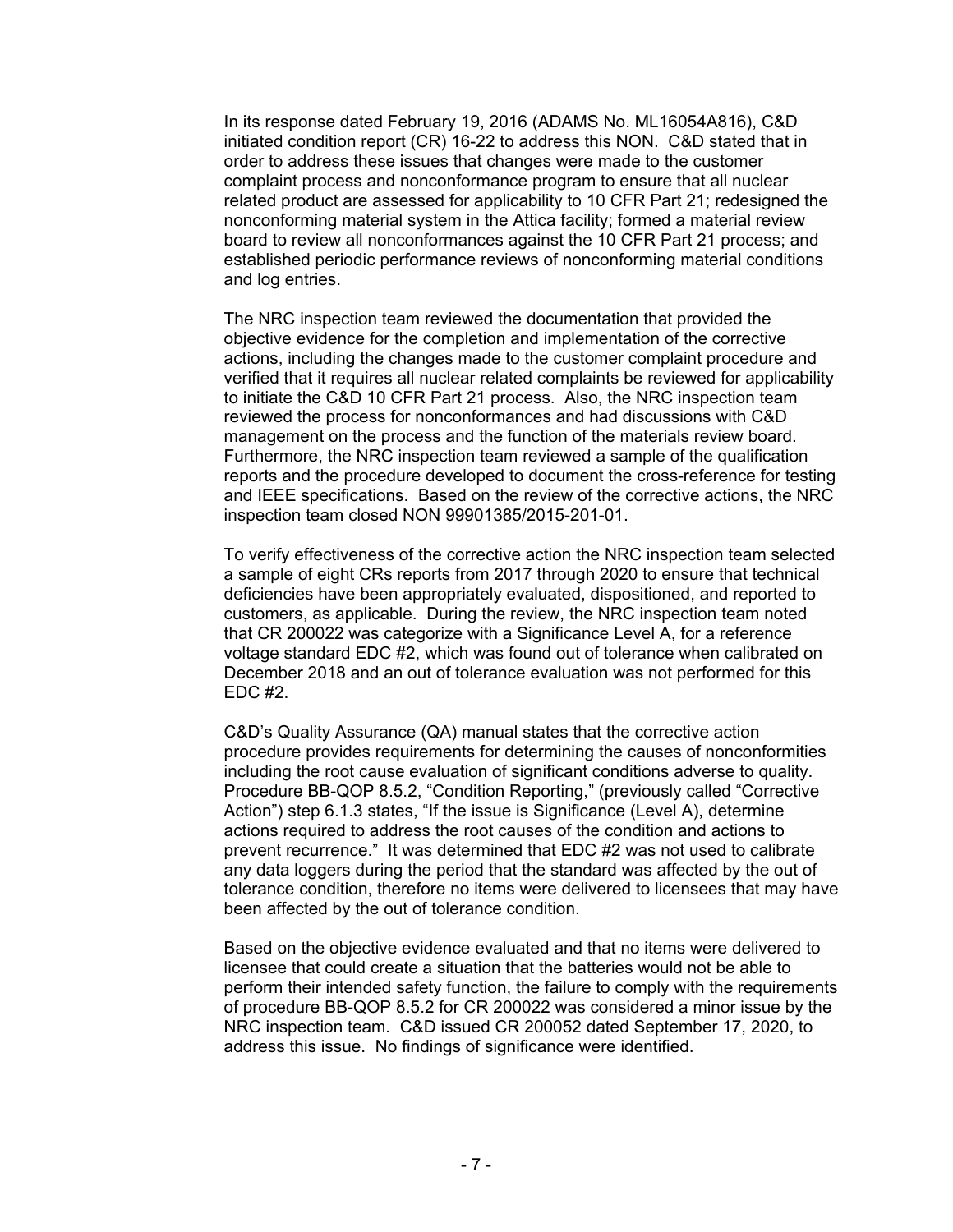#### b.6 Corrective Action Associated with NON 99901385/2015-201-02

Following the September 2015 inspection of C&D, the NRC issued NON 99901385/2015-201-02 for C&D's failure to ensure that portions of the QA program were effectively executed and to verify that activities affecting safetyrelated functions have been performed correctly. Specifically, C&D failed to take timely and effective corrective actions to address a significant condition adverse to quality. In its response dated February 19, 2016 C&D initiated CRs 16-21 and 16-22 to address this NON. C&D stated that management has been restructured to create a direct reporting of the quality function to the Chief Executive Officer (CEO); established monthly meetings to evaluate corrective actions; and redesigned the functions of the Safety Committee.

The NRC inspection team reviewed the documentation that provided the objective evidence for the implementation of the new restructured and redesigned organizations. Based on the review, the NRC inspection team closed NON 99901385/2015-201-02. No findings of significance were identified.

## b.7 Corrective Action Associated with NON 99901466/2017-201-01

Following the May 2017 inspection of C&D, the NRC issued NON 99901466/2017-201-01 for C&D's failure to verify that internal audits were performed by personnel not having direct responsibilities in the areas being audited. C&D's QA manual designated a quality system manager responsible for auditing the nonconformance and Part 21 programs. Specifically, during Internal Audit IA-BB-2015-01, C&D's Corporate Quality Systems Manager audited areas for which he had direct responsibility. In its response dated July 18, 2017 (ADAMS No. ML17216A027), under CR 16-21, C&D stated that actions were taken to enhance auditor independence such as the creation of a matrix to ensure that auditors do not audit an element for which they had direct responsibility; and provided training.

The NRC inspection team reviewed the documentation that provided the objective evidence for the completion of the corrective actions and C&D's internal audits conducted after the May 2017 inspection. Based on this review, the NRC inspection team closed NON 99901466/2017-201-01. No findings of significance were identified.

## c. Conclusion

The NRC inspection team concluded that with the exception of the minor issue identified herein, that C&D has adequately implemented its program for corrective actions associated with NON 99901385/2014-201-02, NON 99901385/2014-201-03, NON 99901385/2014-201-04, and NON 99901385/2014-201-05, described in NRC IR No. 99901385/2014-201, dated April 21, 2014; NON 99901385/2015-201-01 and NON 99901385/2015-201-02, described in NRC IR No. 99901385/2015-201, dated January 8, 2016; and NON 99901466/2017-201-01, described in NRC IR No. 99901466/2017- 201, dated June 19, 2017. Based on the limited sample of documents reviewed, the NRC inspection team determined that C&D has taken adequate corrective actions to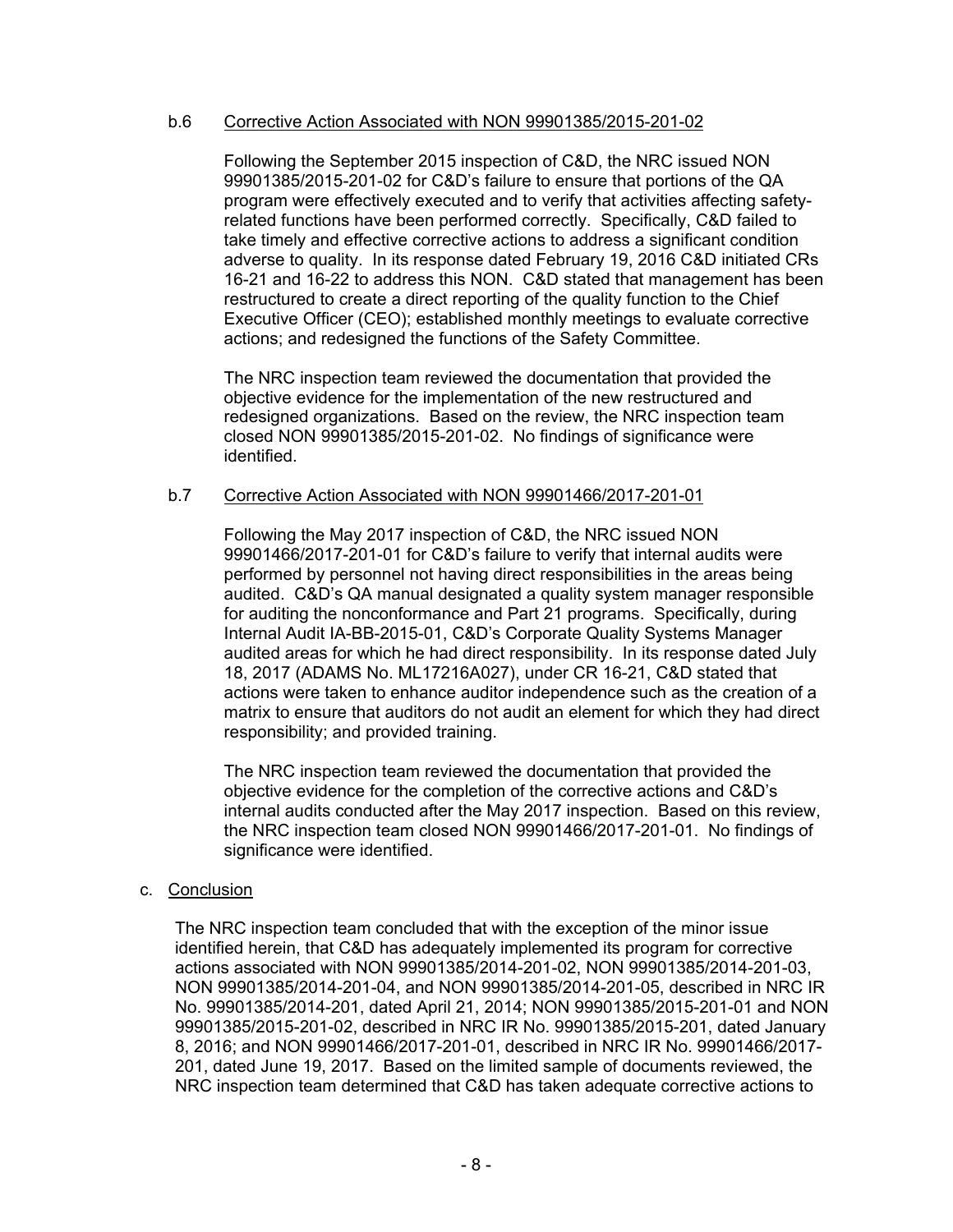resolve the nonconforming conditions identified in the subject NONs. No findings of significance were identified.

## 2. 10 CFR Part 21 Program

### a. Inspection Scope

The NRC inspection team reviewed C&D's policies and implementing procedures that govern the implementation of its Title 10 of the Code of Federal Regulations (10 CFR) Part 21, "Reporting of Defects and Noncompliance," program to verify compliance with the regulatory requirements. The NRC inspection team also evaluated the 10 CFR Part 21 postings and a sample of C&D's purchase orders (POs) for compliance with the requirements of 10 CFR 21.21, "Notification of Failure to Comply or Existence of a Defect and its Evaluation," and 10 CFR 21.31, "Procurement Documents." In addition, the NRC inspection team also verified that C&D's nonconformance and corrective action procedures provide a link to the 10 CFR Part 21 program. Furthermore, for a sample of 10 CFR Part 21 evaluations performed by C&D, the NRC inspection team verified that C&D had effectively implemented the requirements for evaluating deviations and failures to comply.

The NRC inspection team also discussed the 10 CFR Part 21 program with C&D's management staff. The attachment to this inspection report lists the documents reviewed by the NRC inspection team.

### b. Observations and Findings

No findings of significance were identified.

c. Conclusion

The NRC inspection team concluded that C&D is implementing its 10 CFR Part 21 program in accordance with the regulatory requirements of 10 CFR Part 21. Based on the limited sample of documents reviewed, the NRC inspection team also determined that C&D is implementing its policies and procedures associated with the 10 CFR Part 21 program. No findings of significance were identified.

#### 3. Entrance and Exit Meetings

On September 14, 2020, the NRC inspection team discussed the scope of the inspection with Mr. Bob Malley, Vice President (VP) of Customer Experience, Mr. Vince Grieb, VP of Quality, and other members of C&D's management and technical staff. On September 18, 2020, the NRC inspection team presented the inspection results and observations during an exit meeting with Mr. Malley, Mr. Grieb, and other members of C&D's management and technical staff. The attachment to this report lists the attendees of the entrance and exit meetings, as well as those individuals whom the NRC inspection team interviewed.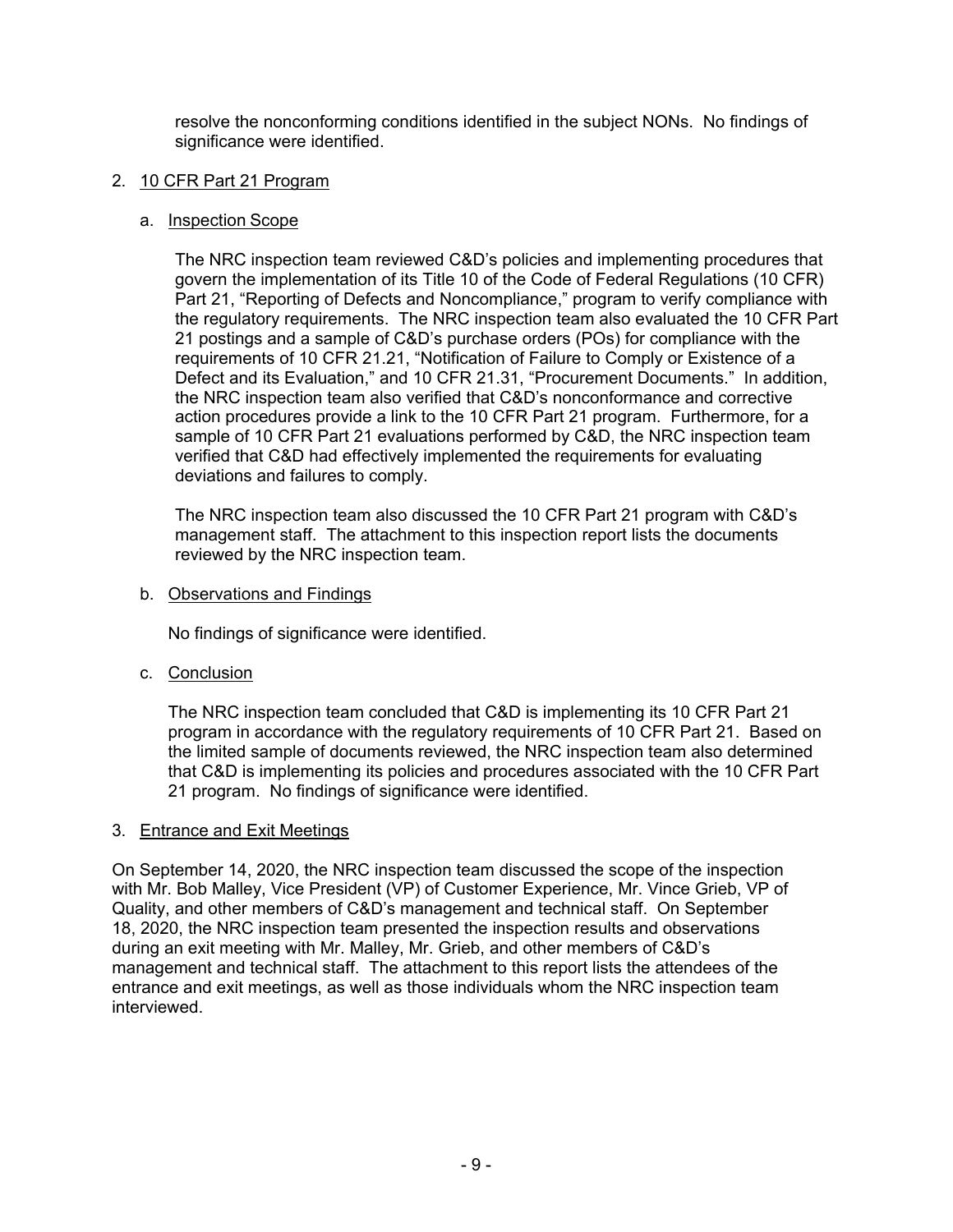# **ATTACHMENT**

## 1. Entrance/Exit Meeting Attendees and Persons Interviewed

| <b>Name</b>                  | <b>Title</b>                                                              | <b>Affiliation</b>        | <b>Entrance</b> | Exit | Interviewed |
|------------------------------|---------------------------------------------------------------------------|---------------------------|-----------------|------|-------------|
| Jonathan Ortega-Luciano      | <b>Inspection Team Leader</b>                                             | <b>NRC</b>                | X               | X    |             |
| Andrea Keim                  | Inspector                                                                 | <b>NRC</b>                | X               | X    |             |
| Dong Park                    | Inspector                                                                 | <b>NRC</b>                | X               | X    |             |
| Kerri Kavanagh*              | <b>Chief, Quality Assurance</b><br>and Vendor Inspection<br><b>Branch</b> |                           |                 | X    |             |
| <b>Bob Malley</b>            | Vice President (VP)<br><b>Customer Experience</b>                         | C&D Technologies<br>(C&D) | X               | X    | $\times$    |
| <b>Christopher Adams</b>     | <b>Attica Quality Manager</b>                                             | C&D                       | X               | X    |             |
| Drew D. Heimer               | <b>Senior Director Product</b><br>Development                             | C&D                       | X               | X    | X           |
| Eric Lehmann                 | <b>Quality Services</b>                                                   | C&D                       |                 | X    |             |
| Fernando Gonzalez<br>Acevedo | Attica Plant Manger                                                       | C&D                       | X               | X    |             |
| Kristen Jamison              | Nuclear Application<br>Engineer                                           | C&D                       | X               | X    |             |
| Lisa Smith                   | <b>Quality Associate</b>                                                  | C&D                       | X               | X    |             |
| Roger Capps                  | <b>Attica Customer Quality</b><br>Coordinator                             | C&D                       | X               | X    |             |
| <b>Vince Grieb</b>           | <b>VP Quality</b>                                                         | C&D                       | X               | X    |             |
| Randy Clair                  | Manager, Material Test<br>Lab                                             | C&D                       |                 |      | X           |

\*Teleconference call

## 2. INSPECTION PROCEDURES USED

- Inspection Procedure (IP) 36100, "Inspection of 10 CFR Part 21 and Programs for Reporting Defects and Noncompliance," dated May 16, 2019
- IP 43002, "Routine Inspections of Nuclear Vendors," dated January 27, 2017
- IP 43004, "Inspection of Commercial-Grade Dedication Programs," dated January 27, 2017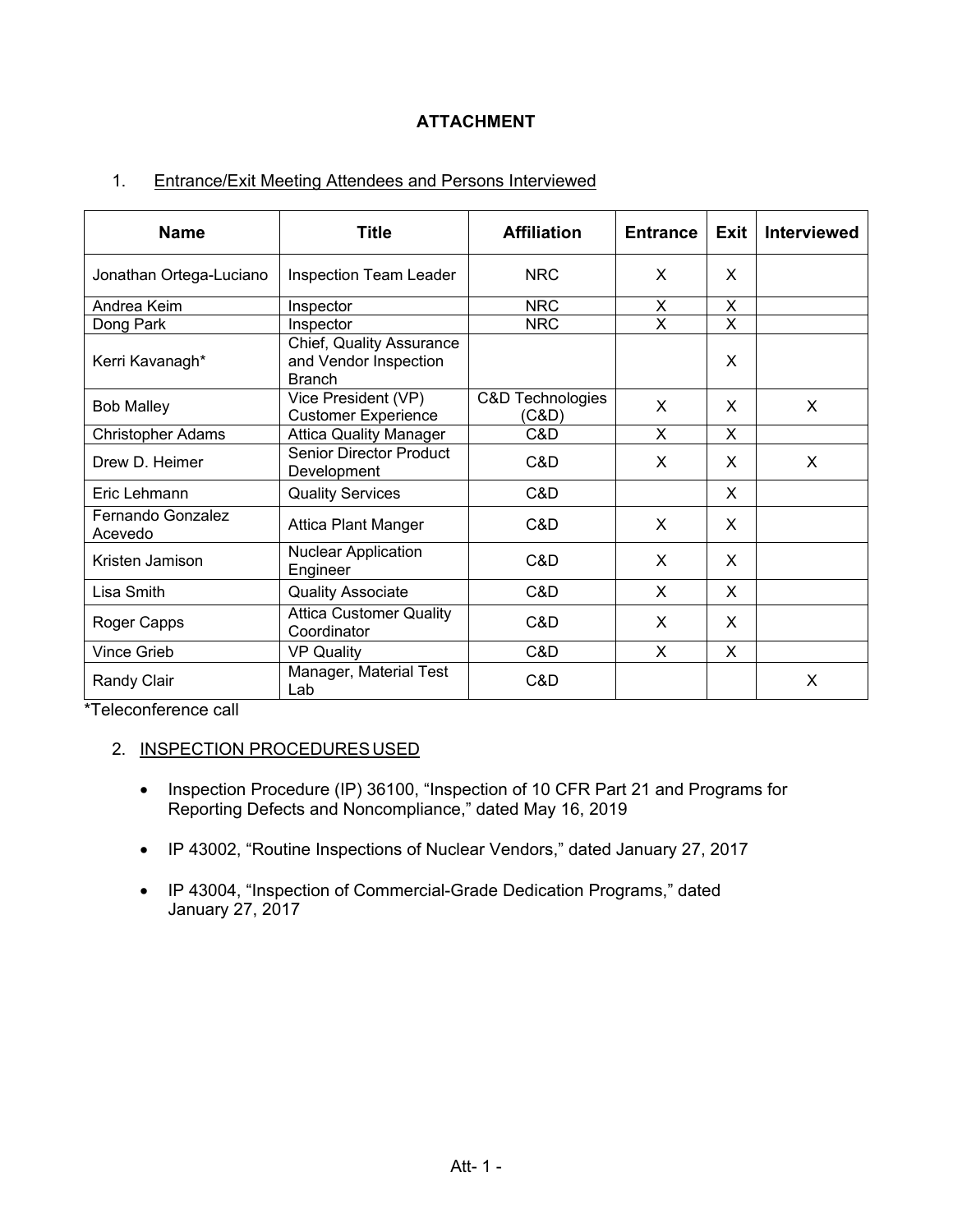3. LIST OF ITEMS OPENED, CLOSED, AND DISCUSSED

| <b>Item Number</b>   | <b>Status</b> | Type       | <b>Description</b> |
|----------------------|---------------|------------|--------------------|
| 99901385/2014-201-02 | <b>CLOSED</b> | <b>NON</b> | Criterion III      |
| 99901385/2014-201-03 | <b>CLOSED</b> | <b>NON</b> | Criterion III      |
| 99901385/2014-201-04 | <b>CLOSED</b> | <b>NON</b> | Criterion XVI      |
| 99901385/2014-201-05 | <b>CLOSED</b> | <b>NON</b> | Criterion XV       |
| 99901385/2015-201-01 | <b>CLOSED</b> | <b>NON</b> | Criterion XVI      |
| 99901385/2015-201-02 | <b>CLOSED</b> | <b>NON</b> | Criterion I        |
| 99901466/2017-201-01 | <b>CLOSED</b> | <b>NON</b> | Criterion XVIII    |

# 4. DOCUMENTS REVIEWED

## Policies and Procedures

L

- "C&D Technology Quality Manual," Issue FF, dated March 2, 2018
- A-14, "Evaluation, Notification & Reporting Responsibilities in Accordance with USNRC 10CFR21 Regulations," Revision 14, dated May 4, 2017
- Attica Quality Operating Procedure (AQOP) 8.7, "Control of Nonconforming Processes Outputs, Products and Services," Revision E, dated May 27, 2020
- AQOP 10, "Improvement," Revision B, dated March 5, 2020
- AQ Work instruction (WI) 8.2.4.3, "Rework/Retest of Nuclear Commercial Grade or IE Safety Related Product," Revision E, dated November 18, 2015
- Blue Bell (BB) Quality Operating Procedure (QOP) 7.4.1-b, "Supplier Evaluation," Revision 9, dated August 4, 2020
- BB-QOP-7.4.3, "Commercial Grade Dedication," Revision 7, dated March 15, 2019
- BB-QOP-7.4.3b, "Suppliers Audit/Commercial Grade Surveys," Revision 8, dated November 30, 2018
- BB-QOP-7.6.1, "Laboratory Calibration Procedure," Revision 5, dated August 4, 2020
- BB-WI 8.2.1-2, "Customer Complaints," Revision 10, dated March 26, 2018
- BB-QOP-8.2.2, "Internal Audit Procedure," Revision 7, dated August 20, 2017
- BB-QOP 8.5.2, "Condition Reporting (CR)," Revision 8, dated August 18, 2017
- BB-WI-6.2.2-1, "Auditor Qualification," Revision 3, dated August 31, 2017
- WI-7.3.6-1, "Standard Revision Review for Nuclear Qualifications," Revision 0, dated June 30, 2016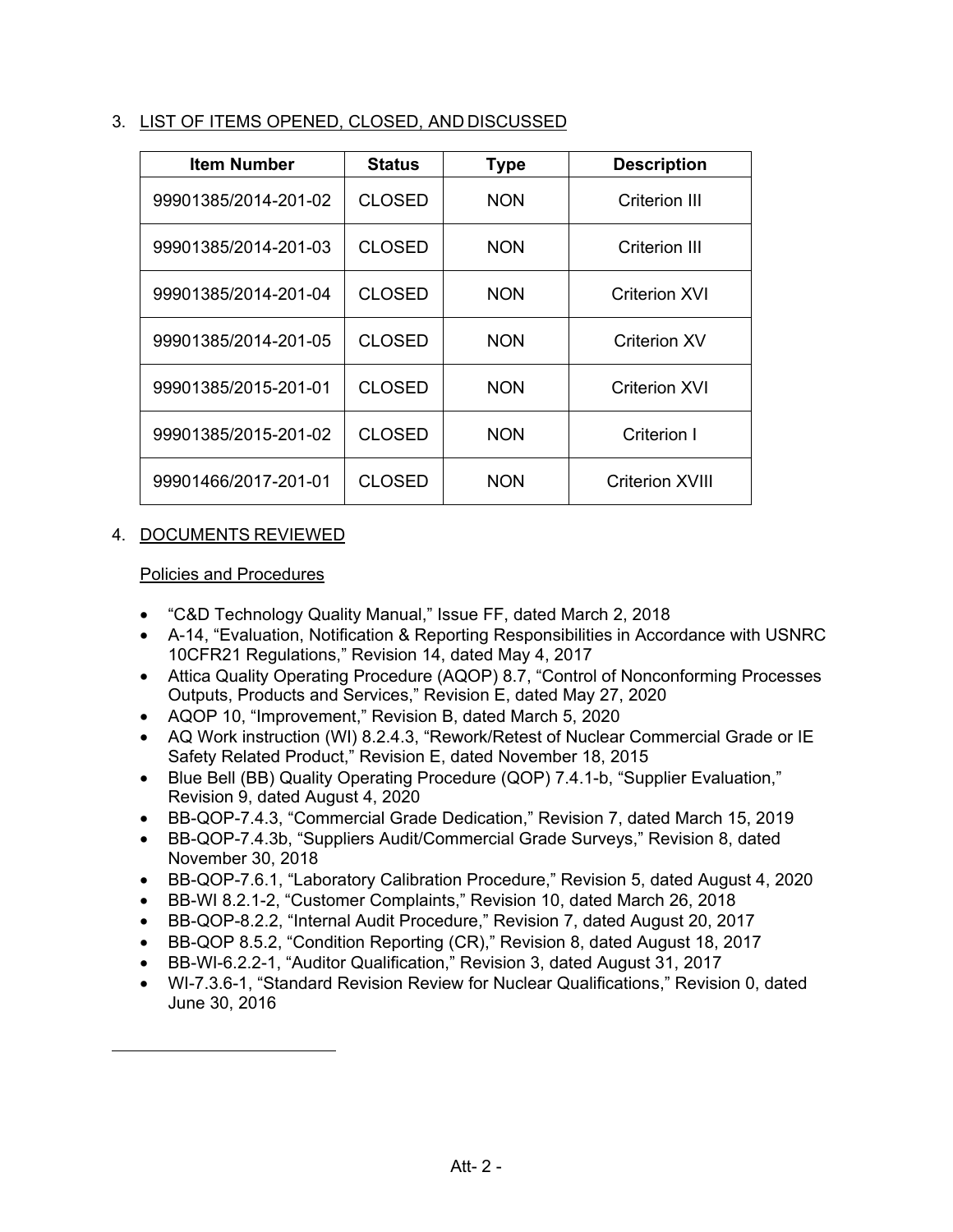## Procurement Documents (PO)

- Entergy PO 10358362 (C&D order 2393760) for LCR21 Batteries and Accessories, Revision 3, January 8, 2013
- PO 00472405 Exelon Braidwood to C&D, Release 1 Revision 2, dated November 09, 2011
- PO 00472405 Exelon Byron to C&D, Release 3 Revision 2, dated February 27, 2012
- PO 00501212 Exelon Clinton to C&D, Revision 3, dated October 1, 2013

## Qualification Reports

- Nuclear Environmental Qualification Report QR-1-72042, "Arkansas Power & Light PO No. 81162," dated February 7, 1983
- Nuclear Environmental Qualification Report QR2-07209, "Arkansas Power & Light PO No. 01013," dated March 22, 1984
- IEEE-323 qualification report for PO K-2988, Clinton Power Station, dated March 20, 1978

## Engineering Change Request (ECR)

- ECR No. B16-0024 BB Work Instruction-IEEE Code Review, Dated March 2, 2016
- ECR000449, "PT-04 Test Procedure," Revision 03 (ECN [Engineering Change Notice] 15731 - PT-04 Test Procedure, Revision 03)
- Battery Container Dip Test Performance Qualification (PQ) Summary Report, Revision A, dated October 17, 2018
- ECR000453, "Dedication Plan Redesign" (ECN15701 Consolidated Rib Block Dedication Plan)

## Nonconformances (NCRs)

- NCR 19-A00220, dated January 27, 2019
- NCR 19-A02093, dated August 30, 2019
- NCR 19-A03198, dated December 3, 2019
- NCR 19-A03220, dated December 8, 2019
- NCR 19-A03413, dated December 21, 2019
- NCR 20-A00025 dated January 3, 2020
- NCR 20-A01779 dated June 15, 2020
- NCR 20-A01799 dated June 19, 2020

## Customer Complaint (COMP)

- COMP-2018-00051, dated March 13, 2018
- COMP-2019-00096, dated May 7, 2019
- COMP-2020-00063, dated March 11, 2020

## Corrective Report (CR)

- CR 14-15 NRC Inspection 99901385/2014-201-02, dated April 23, 2014
- CR 14-16 NRC Inspection 99901385/2014-201-03, dated April 23, 2014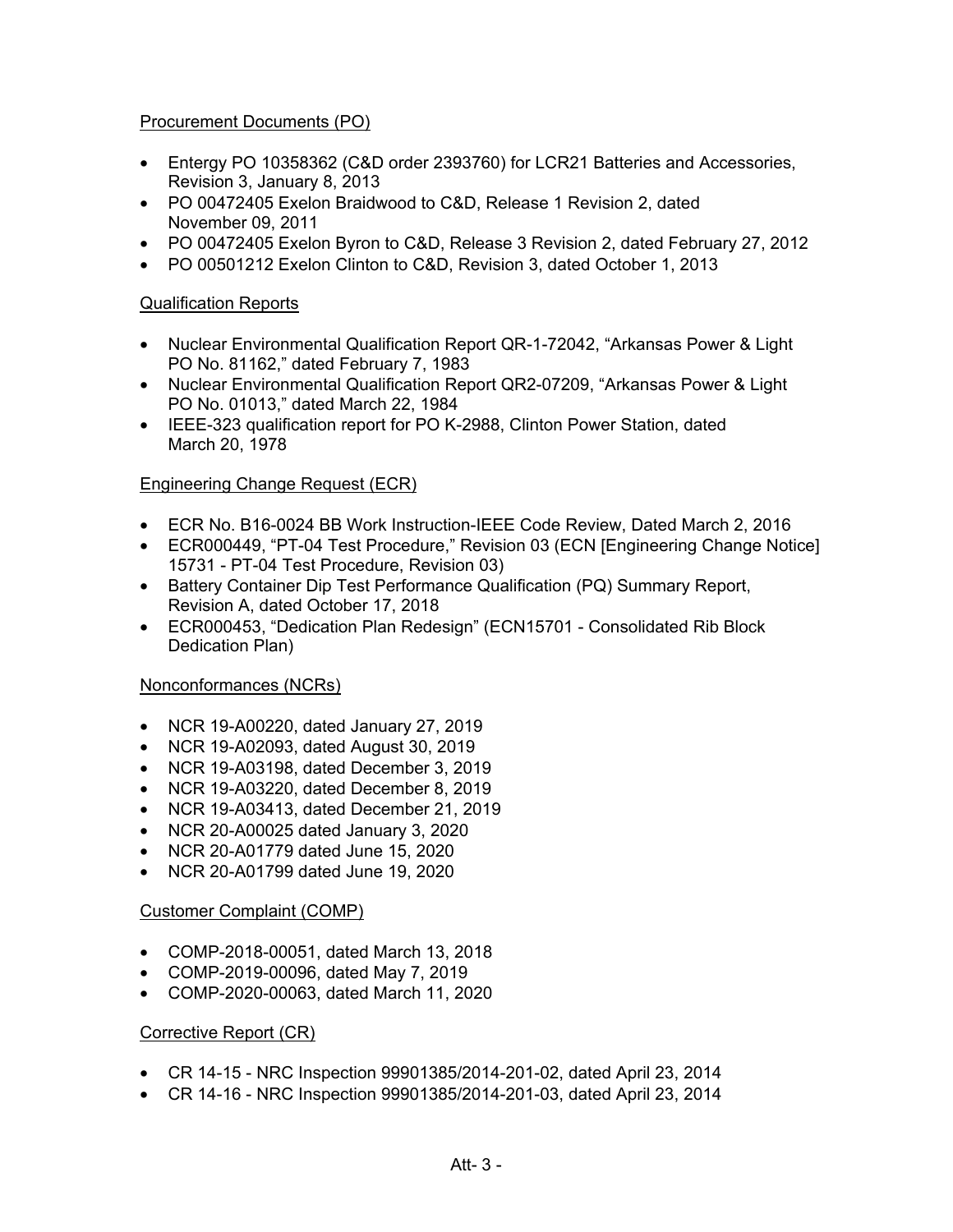- CR 16-21 NRC NON99901385/2015-201-02, dated February 19, 2016
- CR 16-22 NRC NON 99901385 2015-201-01, dated February 19, 2016
- CR 18-20 Wrong Batteries Shipped, dated January 7, 2018
- CR 18-52 Failure to initiate a Deviation Evaluation, dated June 23, 2018
- CR 18-53 Mis-stamped Parts, dated May 30, 2018
- CR 18-81 Purchase order for calibration services contains conflicting requirements, dated July 26, 2018
- CR 18-82 CR 17-68 from 2017 IA not extended in accordance with procedure, dated July 26, 2018
- CR 18-83 Work Instruction is not in alignment with current process, dated July 26, 2018
- CR 18-85 Quality Manager or designee did not approve / disapprove validation for V&V, dated August 2, 2018
- CR 18-86 Use of Calibration Supplier no on C&D's ASL, dated August 2, 2018
- CR 18-87 Purchase order did not specify the requirements of ISO 17025 for calibration services, dated August 2, 2018
- CR 18-92 Xcel Energy Finding during customer witness for order 2491600 on 9/7/2018, dated September 11, 2018
- CR 18-122 Lot Traceability, dated November 26, 2018
- CR 19-28 Issue with shipped batteries, dated March 21, 2019
- CR 19-39 Visual inspection flame arrestors, dated April 18, 2019
- CR 19-91 CR system not sending automated reminders, dated December 2, 2019
- CR 19-96 Management Review Practices, dated December 9, 2019
- CR 20-01 QMS Internal Audit, dated January 7, 2020

L

- CR 20-22 Out of Tolerance Reference standard EDC #2, dated April 7, 2020
- CR 200017 Quality program requirements not in alignment with NEI 14-05, dated April 7, 2020
- CR 200018 Contrary to quality manual requirements software formulas are used without been verified and validated, dated April 7, 2020
- CR 200019 Multiple issues recorded with dataloggers that have not resulted in a CAR or NCR, dated April 7, 2020
- CR 200020 Batteries were observed that did not meet FME requirements, dated April 7, 2020
- CR 200021 CFSI inspection not performed in accordance with operating procedure, dated April 7, 2020
- CR 200022 Calibration Standard found out of tolerance and no evaluation was performed, dated April 7, 2020
- CR 200023 Datalogger found listing incorrect error value, dated April 7, 2020
- CR 200024 Shunt calibrated with an incorrect tolerance allowance, dated April 7, 2020
- CR 200025 Nonconformance procedure contains conflicting tagging requirements, dated April 7, 2020
- CR 200026 Quality program requirements not in alignment with NEI 14-05, dated April 7, 2020
- CR 200027 Calibration sequence changed for MIC-1 and procedure not updated to reflect change, dated April 7, 2020
- CR 200028 IA excluded Procurement section for the Bluebell/Horsham locations, dated April 7, 2020